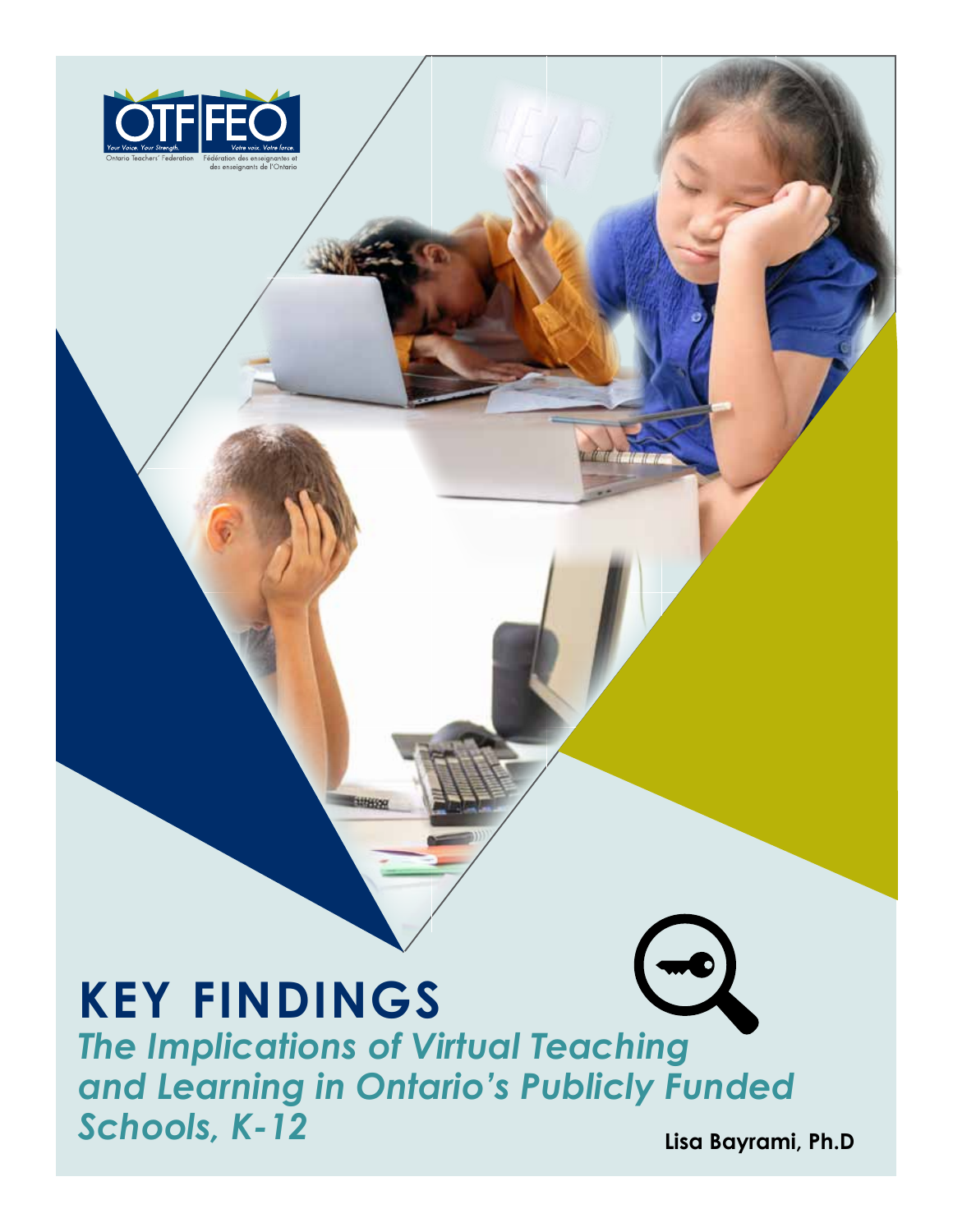## **K**Schools, Austerity and Privatization in the Pandemic Era **EY FINDINGS**

*The Implications of Virtual Teaching and Learning in Ontario's Publicly Funded Schools, K-12*

This research focused on the systemic and long-term implications and consequences of virtual teaching and learning for educators and students in K-12 educational settings.

Five educator and two-family focus groups were held in August 2021. Based on themes arising from these groups, teacher and education worker, family and student surveys consisting of closed and open-ended questions were circulated online between November 2021 and March 2022 in both official languages. In total, 2247 educators, 847 families and 86 students (Grades 5 to 12) participated in the survey.

The findings strongly indicate that virtual models of teaching and learning do not provide the same opportunities as in-person teaching and learning to develop and nurture positive studentteacher relationships, support students' social-emotional needs and mental health, support the development and sustainment of positive peer relationships, or engage students in authentic and meaningful academic achievement. The negative impacts on participants' wellbeing, student academic engagement and success, and educational equity are clearly demonstrated. Moreover, these findings are aligned with those reported by the Canadian Teachers' Federation (CTF) (2020; 2021) and the Ontario Public School Boards' Association (OPSBA) (2021).

## **1. The hybrid model of teaching and learning is fundamentally flawed and not sustainable.**

It is impossible to provide equitable and quality education when attempting to engage simultaneously two student audiences, face-to-face and virtually. In the study:

- 93% of educators were extremely concerned/concerned about the impact of the hybrid model on students;
- 72% of parents reported their children's experience with hybrid learning was negative, causing disrupted/ limited learning and learning gaps; negative effects on

social skills and mental health, and reduced motivation and engagement;

- 81% of students in Grades 5 to 8 "didn't like it"; and
- 79% of Grades 9-12 students said it negatively impacted their learning with reduced motivation and opportunities for engagement (cannot see or hear) and a distracted environment.

The majority of educators (89%) and parents (83%) cited concern about the hybrid model's impact on relationships, given there was limited to no individual student-teacher interactions and peer interaction. Students lost communication/social skills and experienced frustrations and challenges in establishing relationships.

**2. There was little or no alignment between the government's expectations and requirements for virtual models of teaching and the resources and supports made available to do so.**

While a majority of participants indicated being comfortable with using information communication technologies and platforms, almost 70% of educators reported receiving none or limited/inadequate support from employers on their use.

Over 84% of educators reported no or very little alignment between the government/Ministry of Education's expectations and requirements regarding virtual models of teaching and the resources/supports made available to do so.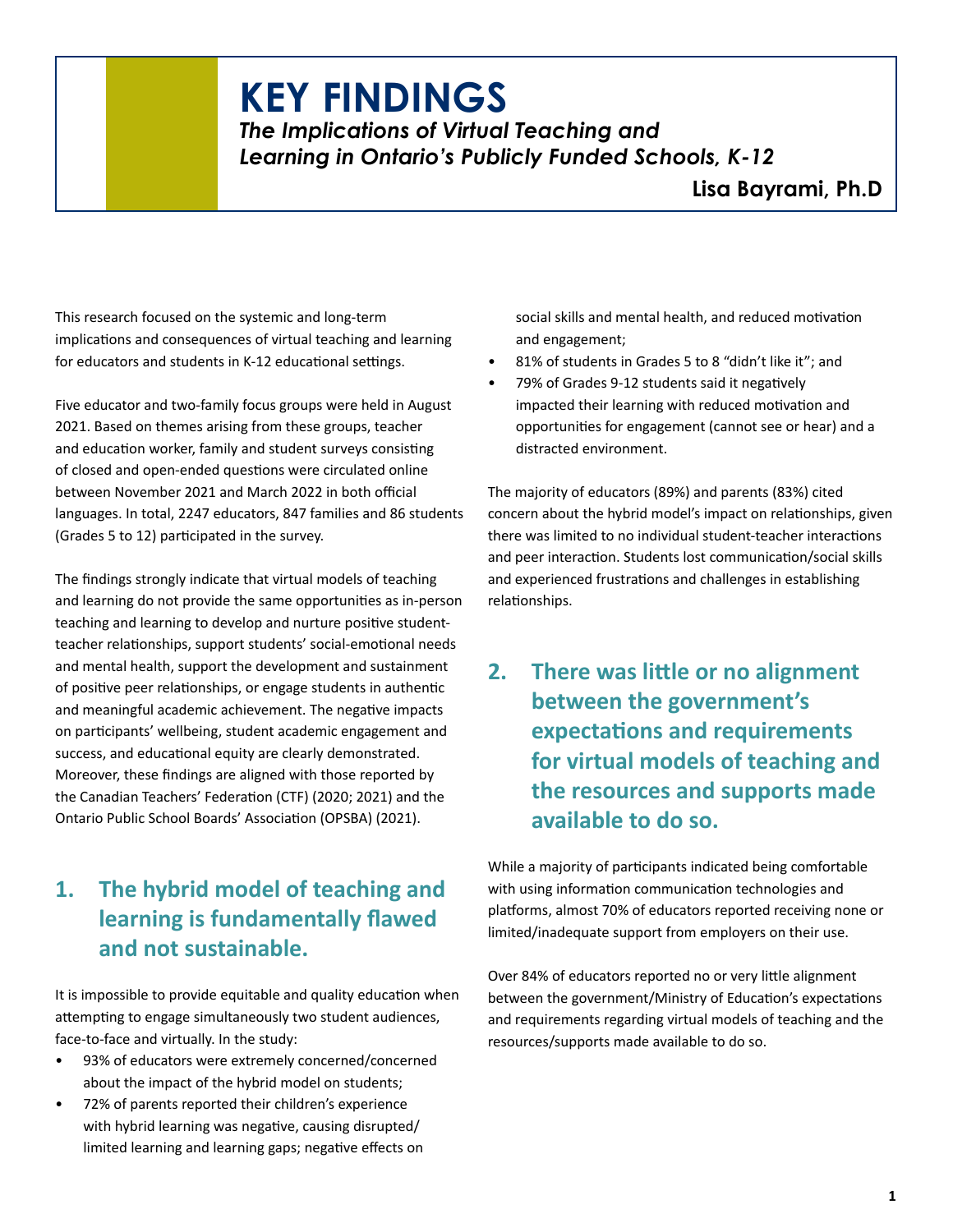# Schools, Austerity and Privatization in the Pandemic Era **KEY FINDINGS**

## **3. Overall, virtual learning was a negative experience for a significant majority of educators, parents and students.**

When asked about their overall experience with virtual teaching and learning:

- well over 70% of educators, parents and students in Grades 5 to 8 and 9 to 12 had a negative overall experience with virtual teaching and learning;
- 97% of Grades 5 to 8 students reported a preference for learning in-person in a physical classroom; and
- 89% of students in Grades 9 to 12 reported a preference for learning in-person in a physical classroom.

## **4. Overwhelming majorities of families, educators and students reported that virtual learning did not meet the needs of students.**

Over 90% of educators and 80% of families were extremely concerned/concerned about meeting the needs of students in a virtual context. Sixty-five percent (65%) of students in Grades 5 to 8 said that it made learning harder for them, and an equal percentage of students in Grades 9 to 12 were concerned about their learning needs being met. Concerns were related to the following:

#### *Practical issues of virtual learning:*

- lack of student access to computers, microphones and stable internet connection;
- lack of access to effective learning environments (quiet space, no interruptions);
- inability to engage in hands-on learning (e.g., labs); and
- lack of student visibility (videos turned off, mics muted).

#### *Challenges and concerns of educators:*

- supporting student's mental health and wellbeing;
- supporting development of students' social-emotional skills, and self-regulation skills;
- meeting the needs of students with special needs and Individual Education Plans (IEPs), and English language learners (ELL); and
- providing one-on-one support to at-risk students.

#### *Family concerns about their children:*

- decreased attention and motivation;
- communicating needs for support and receiving support, particularly for IEPs, special needs, ELLs and engaging younger students;
- lack of social and emotional development and connection (relationships);
- mental health concerns;
- learning to collaborate, hands-on learning; and
- support for children with special needs.
- **5. Student readiness to learn, their active/interactive engagement and attention span significantly declined in virtual learning.**

#### *Motivation and readiness to learn:*

- 91% percent of educators reported that students significantly declined (63%) or somewhat declined (28%);
- 85% of families reported that their children significantly declined (48%) or somewhat declined (37%);
- 80% of students in Grades 5 to 8 reported being less motivated in class; and
- 84% of students in Grades 9-12 reported that they significantly declined (59%) or somewhat declined (25%) in motivation and readiness to learn.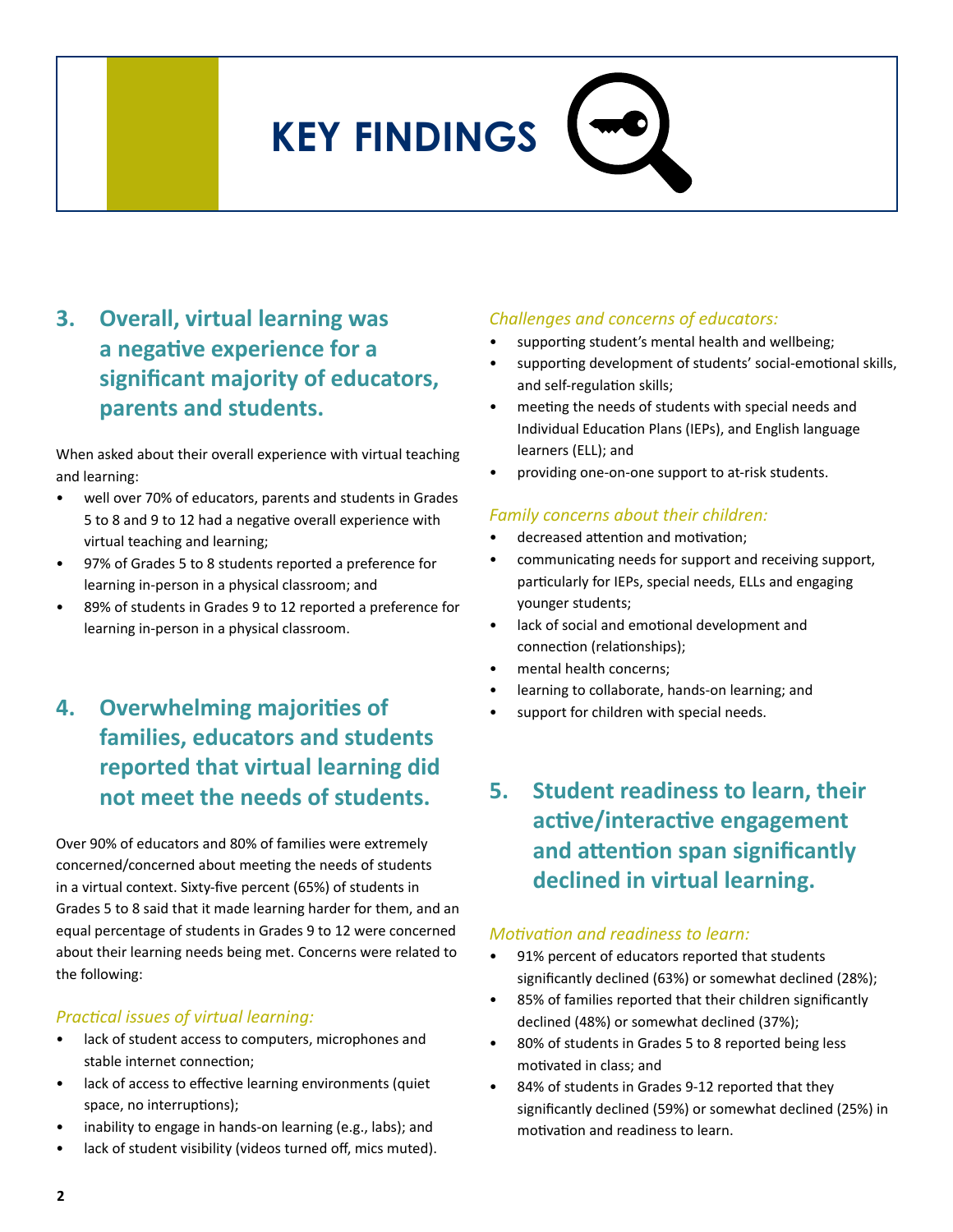## Schools, Austerity and Privatization in the Pandemic Era **KEY FINDINGS**

#### *Active and interactive engagement:*

91% of educators reported that students significantly declined (63%) or somewhat declined (27%) in active/ interactive engagement.

#### *Attention span and ability to focus and concentrate:*

- 91% of educators reported that students significantly declined (66%) or somewhat declined (25%);
- 77% of families reported that students significantly declined (41%) or somewhat declined (36%);
- 67% of students in Grades 5 to 8 reported that their attention span declined; and
- 88% of students in Grades 9 to 12 reported that their attention span and ability to focus and concentrate significantly declined (65%) or somewhat declined (23%).
- **6. Virtual learning had an adverse impact on the development of social and emotional skills of students.**

Over 92% of educators reported that students' development of social-emotional skills, such as problem-solving and conflict resolution, declined in virtual learning. They reported:

- decline in socialization and emotion-regulation skills;
- increase in aggression and bullying;
- decline in collaboration and problem-solving skills;
- decline in empathy; and
- students not feeling comfortable to express their social and emotional needs in a virtual setting.

Over 76% of families were concerned regarding teachers' ability to respond to their children's social and emotional needs in a virtual setting, specifically their children's needs for:

- feeling engaged/motivated/willing to participate;
- the ability to access support and to feel supported;
- development of social skills;
- mental health concerns (stress, anxiety, depression, loneliness); and
- individualized attention and support.
- **7. Specific student populations experienced more difficulty than others in accessing the resources required to participate in virtual learning.**

According to educators, those student populations experiencing the most difficulty in accessing resources to participate in virtual learning were:

- students living in poverty;
- students with special needs;
- students from single parent homes;
- English Language Learners; and
- newcomer students.

The majority of Grade 9 to 12 students with learning challenges or identified exceptionalities reported that their needs were not at all supported (43%) or only somewhat supported (25%).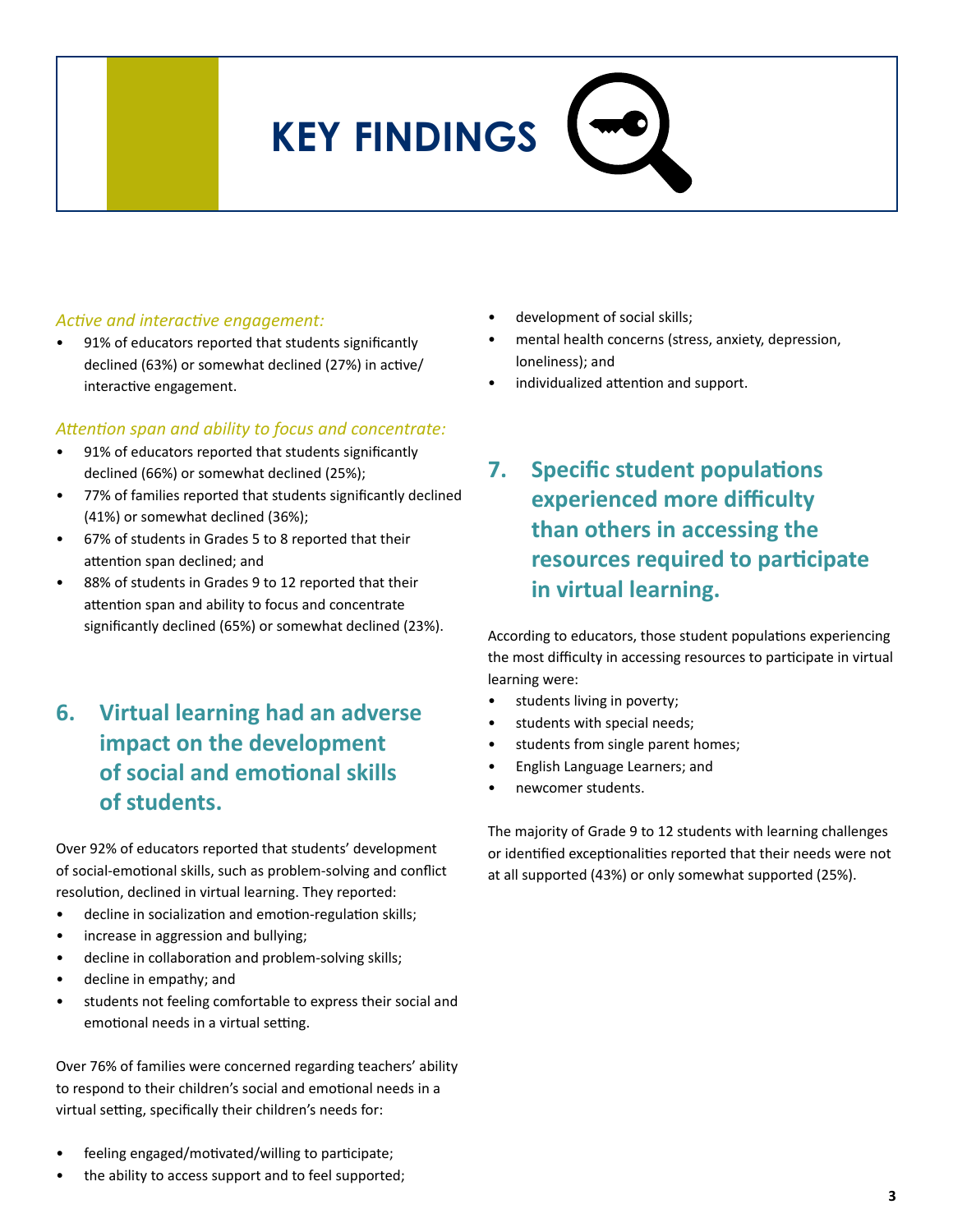## Schools, Austerity and Privatization in the Pandemic Era **KEY FINDINGS**

### **8. Family and student wellbeing suffered as a result of virtual learning.**

Over 81% of families reported that their family's wellbeing declined as a result of virtual learning. They cited:

- the demanding need to multitask (distracted at work/ interruptions);
- increased stress, anxiety, depression and/or fatigue;
- damaged family relationship/increased conflict at home; and
- managing challenging schedules and more time at home.

Over 83% of families reported their children's social-emotional and mental wellbeing declined in terms of:

- loneliness and isolation;
- increased sadness and depression;
- increased agitation/anger/mood swings;
- increased emotionality/emotion regulation difficulties; and
- increased anxiety and stress.

A vast majority of students also reported that their level of activity and movement declined as a result of virtual learning.

## **9. The demands of prolonged virtual teaching took a serious toll on educators' physical, socialemotional and mental health.**

Almost 86% of educators reported a decline in their physical wellbeing, with new physical ailments or worsening of preexisting ailments due to the nature of virtual teaching, including:

- deteriorating eyesight;
- headaches/migraines;
- muscle aches; and
- sleep disturbances.

The demands of virtual learning on educators' social-emotional and mental health was substantial:

- 50% reported that their anxiety levels increased;
- 45% reported their depression levels increased;
- Half reported concern regarding the availability of, or access to, the resources required to support their emotional and mental wellbeing; and
- 31% reported seeking mental health support, professional services or counseling.

Educators expressed concerns in relation to their sense of professional wellbeing. Specifically, their motivation to continue teaching, their sense of self-efficacy and their ability to do their work was negatively impacted in the context of virtual teaching.

### **10. The lack of privacy in online, virtual learning created an unsafe place for many students.**

Over half of educators had concerns regarding students' privacy, as did parents and students themselves:

- a majority of students were not comfortable in sharing their feelings, thoughts, experiences and concerns safely and appropriately;
- most educators worried about the lack of resources required for responding to privacy-related issues that unexpectedly arise in a virtual environment; and
- almost half of educators were concerned about students experiencing or exhibiting feelings of shame or embarrassment due to a lack of privacy, specifically their socio-economic status, living conditions or behavioural challenges being visible to other families and students.